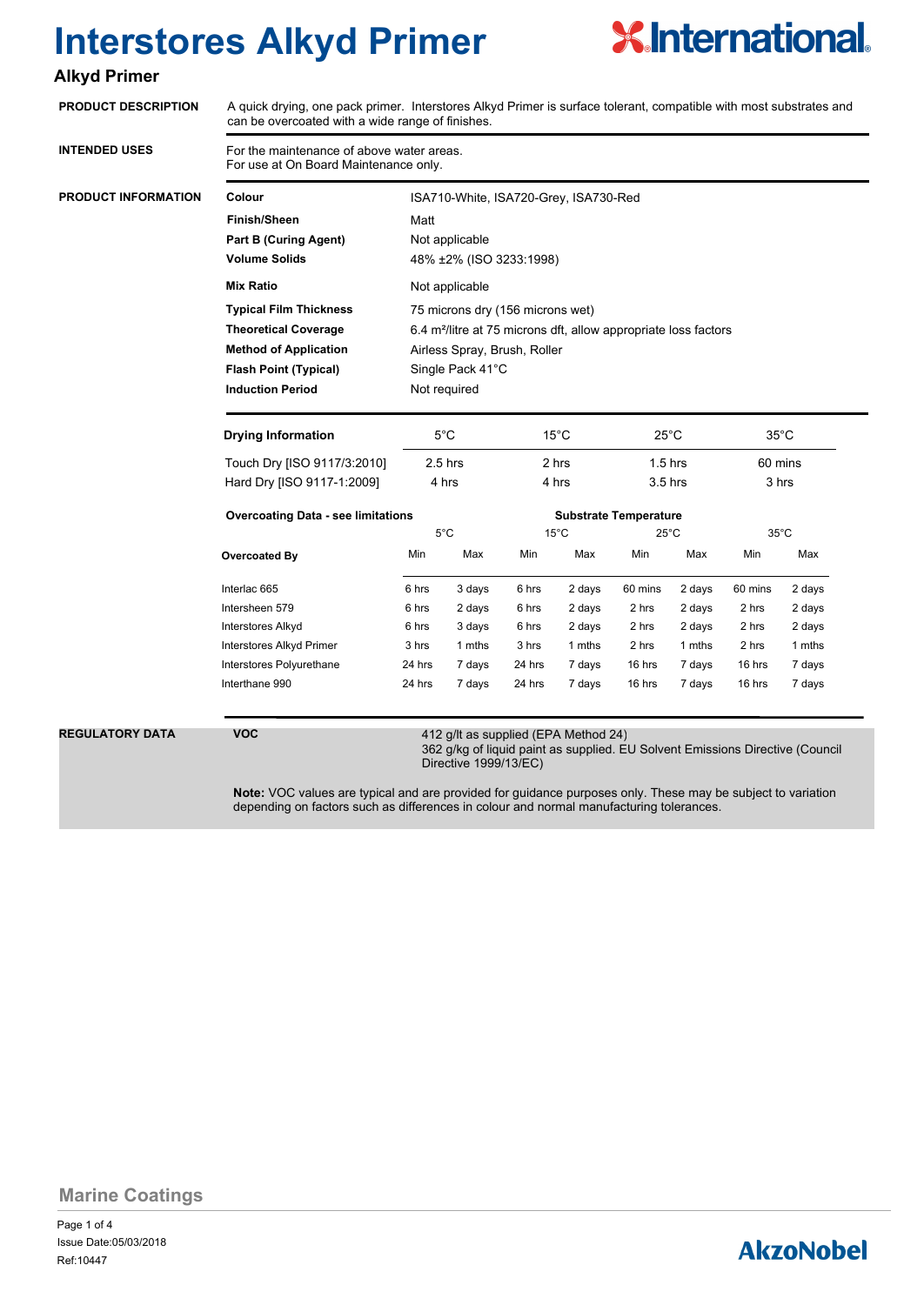

#### **Alkyd Primer**

#### **CERTIFICATION**

When used as part of an approved scheme, this material has the following certification:

- Food Contact Carriage of Grain (NOHH)
- Fire Resistance Surface Spread of Flame (Exova Warringtonfire)
- Fire Resistance Smoke & Toxicity (Exova Warringtonfire)
- Fire Resistance Marine Equipment Directive compliant

Consult your local representative for details.

**COMPATIBILITY**

**SURFACE PREPARATIONS**

**SYSTEMS AND Consult your local representative for the system best suited for the surfaces to be protected.** 

Use in accordance with the standard Worldwide Marine Specifications.

All surfaces to be coated should be clean, dry and free from contamination. High pressure fresh water wash or fresh water wash, as appropriate, and remove all oil or grease, soluble contaminants and other foreign matter in accordance with SSPC-SP1 solvent cleaning.

#### **REPAIR/OBM**

Prepare area to be repaired to a minimum of SSPC-SP2. Higher levels of surface preparation by abrasive blasting to SSPC-SP6 or hydroblasting to HB2M (International Paint Hydroblasting Standards), will enhance product performance.

Feather or chip back surrounding area to a sound edge.

Ensure that the area is clean and dry prior to application of Interstores Alkyd Primer.

Overlap the primer onto existing coatings by approximately 2-3cm.

Consult your local representative for specific recommendations.

**NOTE**

**For use in Marine situations in North America, the following surface preparation standards can be used: SSPC-SP6 in place of Sa2 (ISO 8501-1:2007) SSPC-SP2 in place of St2 (ISO 8501-1:2007)**

**Marine Coatings**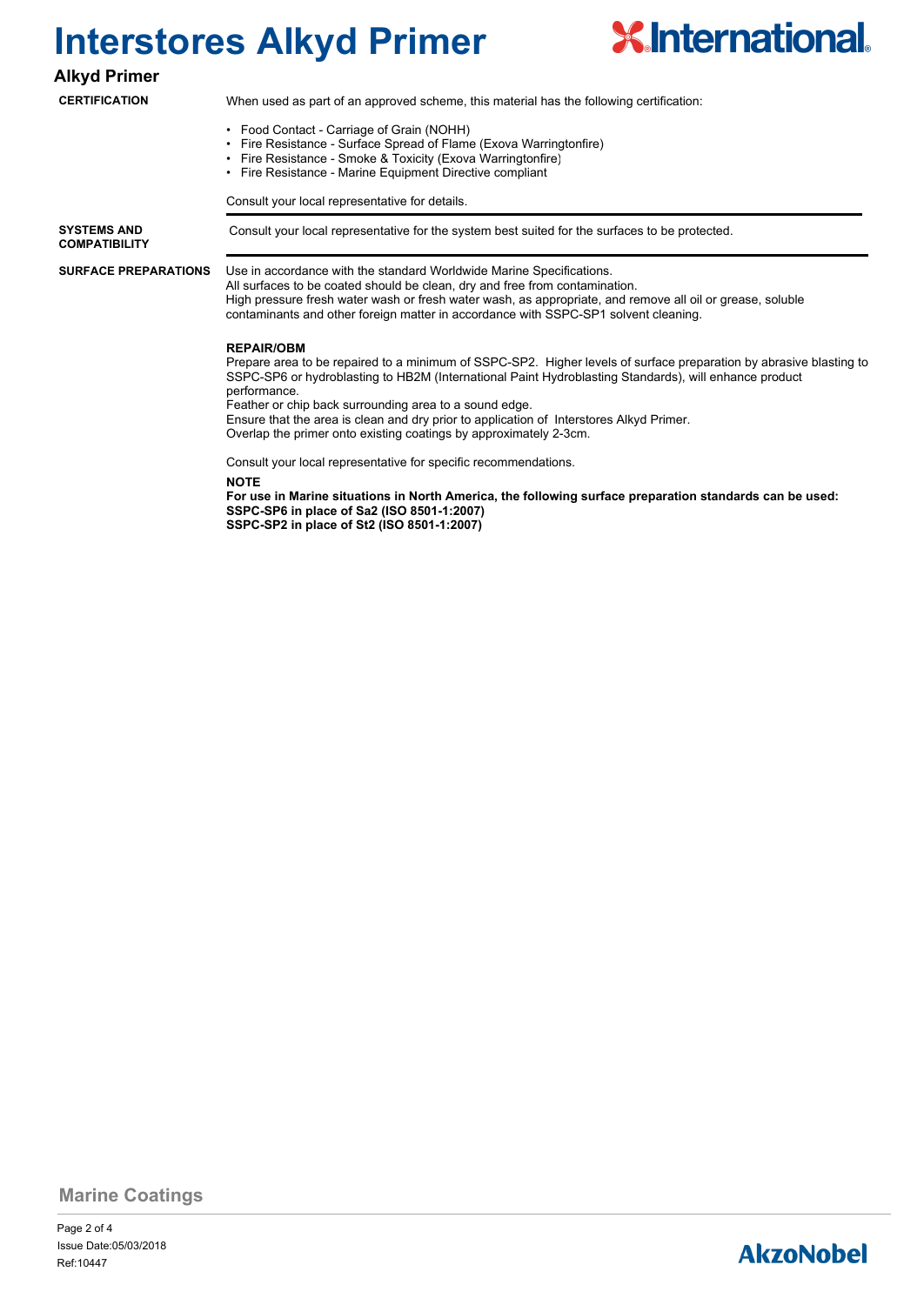

### **Alkyd Primer**

| <b>APPLICATION</b>                |                                                                                                                                                                                                                                                                                                                                                                                                                                                                                                                                                                                                                                                                                                                                                                                                                                                                                                                                                                                                                                                                                                                                                                                                                                                                        |  |  |  |
|-----------------------------------|------------------------------------------------------------------------------------------------------------------------------------------------------------------------------------------------------------------------------------------------------------------------------------------------------------------------------------------------------------------------------------------------------------------------------------------------------------------------------------------------------------------------------------------------------------------------------------------------------------------------------------------------------------------------------------------------------------------------------------------------------------------------------------------------------------------------------------------------------------------------------------------------------------------------------------------------------------------------------------------------------------------------------------------------------------------------------------------------------------------------------------------------------------------------------------------------------------------------------------------------------------------------|--|--|--|
| Mixing                            | This material is a one pack coating and should always be mixed thoroughly with a power agitator before<br>application.                                                                                                                                                                                                                                                                                                                                                                                                                                                                                                                                                                                                                                                                                                                                                                                                                                                                                                                                                                                                                                                                                                                                                 |  |  |  |
| <b>Thinner</b>                    | International GTA004. Thinning is not normally required. Consult the local representative for advice during<br>application in extreme conditions. Do not thin more than allowed by local environmental legislation.                                                                                                                                                                                                                                                                                                                                                                                                                                                                                                                                                                                                                                                                                                                                                                                                                                                                                                                                                                                                                                                    |  |  |  |
| <b>Airless Spray</b>              | Recommended<br>Tip Range 0.53-0.66 mm (21-26 thou)<br>Total output fluid pressure at spray tip not less than 176 kg/cm <sup>2</sup> (2500 p.s.i.)                                                                                                                                                                                                                                                                                                                                                                                                                                                                                                                                                                                                                                                                                                                                                                                                                                                                                                                                                                                                                                                                                                                      |  |  |  |
| <b>Conventional Spray</b>         | Application by conventional spray is not recommended.                                                                                                                                                                                                                                                                                                                                                                                                                                                                                                                                                                                                                                                                                                                                                                                                                                                                                                                                                                                                                                                                                                                                                                                                                  |  |  |  |
| <b>Brush</b>                      | Application by brush is recommended for small areas only. Multiple coats may be required to achieve specified film<br>thickness.                                                                                                                                                                                                                                                                                                                                                                                                                                                                                                                                                                                                                                                                                                                                                                                                                                                                                                                                                                                                                                                                                                                                       |  |  |  |
| Roller                            | Application by roller is recommended for small areas only. Multiple coats may be required to achieve specified film<br>thickness.                                                                                                                                                                                                                                                                                                                                                                                                                                                                                                                                                                                                                                                                                                                                                                                                                                                                                                                                                                                                                                                                                                                                      |  |  |  |
| <b>Cleaner</b>                    | International GTA004                                                                                                                                                                                                                                                                                                                                                                                                                                                                                                                                                                                                                                                                                                                                                                                                                                                                                                                                                                                                                                                                                                                                                                                                                                                   |  |  |  |
| <b>Work Stoppages and Cleanup</b> | Thoroughly flush all equipment with GTA004. All unused material should be stored in tightly closed containers.<br>Partially filled containers may show a viscosity increase of the material after storage. Material should be filtered<br>prior to use.                                                                                                                                                                                                                                                                                                                                                                                                                                                                                                                                                                                                                                                                                                                                                                                                                                                                                                                                                                                                                |  |  |  |
| Welding                           | In the event welding or flame cutting is performed on metal coated with this product, dust and fumes will be<br>emitted which will require the use of appropriate personal protective equipment and adequate local exhaust<br>ventilation. In North America do so in accordance with instruction in ANSI/ASC Z49.1 "Safety in Welding and<br>Cutting."                                                                                                                                                                                                                                                                                                                                                                                                                                                                                                                                                                                                                                                                                                                                                                                                                                                                                                                 |  |  |  |
| <b>SAFETY</b>                     | All work involving the application and use of this product should be performed in compliance with all<br>relevant national Health, Safety & Environmental standards and regulations.<br>Prior to use, obtain, consult and follow the Material Safety Data Sheet for this product concerning health<br>and safety information. Read and follow all precautionary notices on the Material Safety Data Sheet and<br>container labels. If you do not fully understand these warnings and instructions or if you can not strictly<br>comply with them, do not use this product. Proper ventilation and protective measures must be provided<br>during application and drying to keep solvent vapour concentrations within safe limits and to protect<br>against toxic or oxygen deficient hazards. Take precautions to avoid skin and eye contact (ie. gloves,<br>goggles, face masks, barrier creams etc.) Actual safety measures are dependant on application methods<br>and work environment.<br><b>EMERGENCY CONTACT NUMBERS:</b><br>USA/Canada - Medical Advisory Number 1-800-854-6813<br>Europe - Contact (44) 191 4696111. For advice to Doctors & Hospitals only contact (44) 207 6359191<br>China - Contact (86) 532 83889090<br>R.O.W. - Contact Regional Office |  |  |  |

**Marine Coatings**

Page 3 of 4 Ref:10447 Issue Date:05/03/2018